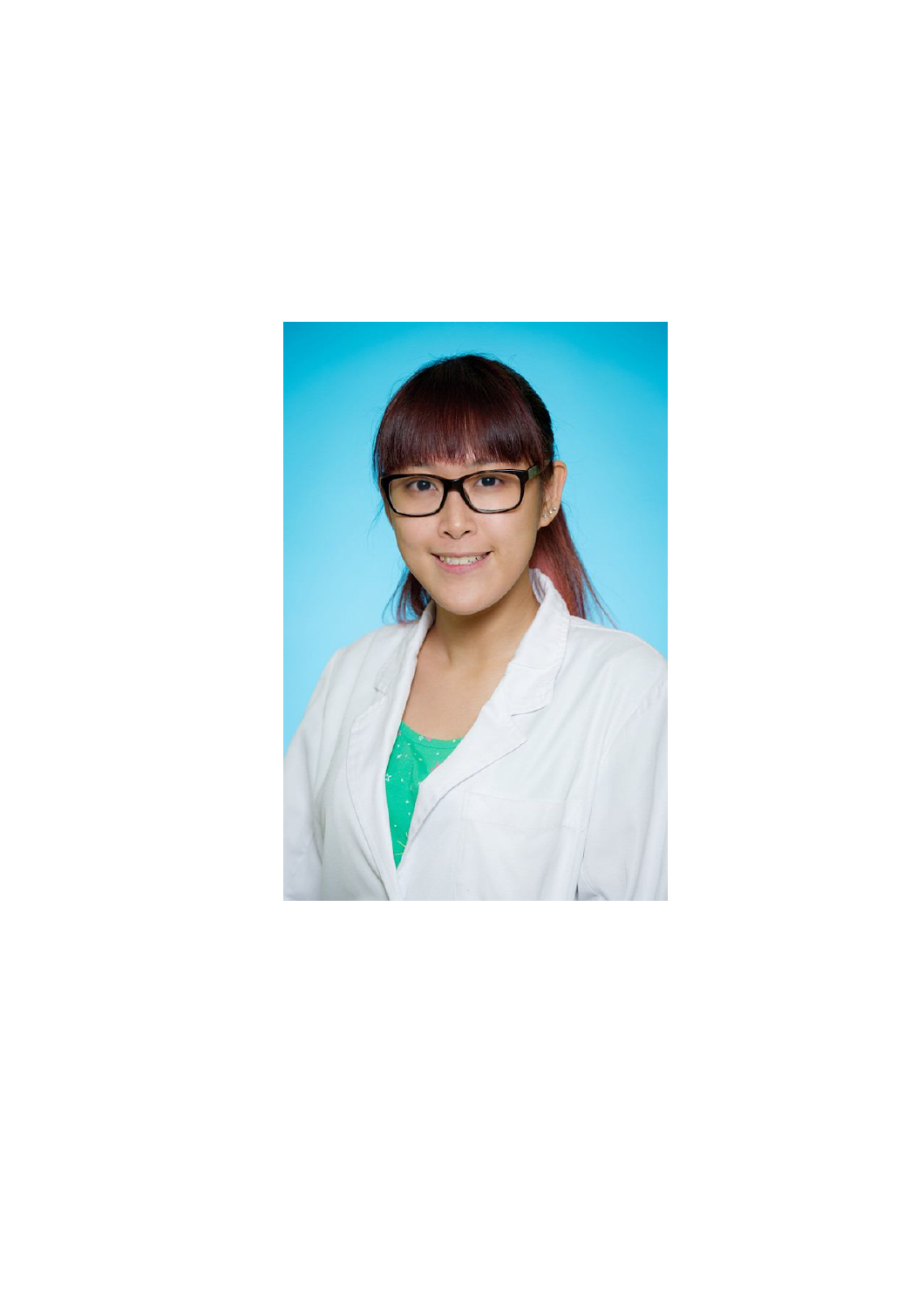## **CURRICULUM VITAE of Ms. Bonnie LO (yiyikaka@hkbu.edu.hk)**

## **Name: Lo Yi Ka, Bonnie**

## **Academic qualifications:**

| 2008.9-2012.7 | B. Pharm  | Hong Kong Baptist University |
|---------------|-----------|------------------------------|
| 2012.9-2014.7 | M. Pharm. | Hong Kong Baptist University |

# **Previous academic positions held:**

School of Chinese Medicine, Hong Kong Baptist University

**Present academic position:**<br>2012.11- Technical Instructor 2012.11- Technical Instructor Teaching Division, School of Chinese Medicine, Hong Kong Baptist **University** 

### **Previous relevant research work:**

Technical expertise Macroscopic and microscopic authentication of Chinese medicines Pharmacological study of Chinese medicines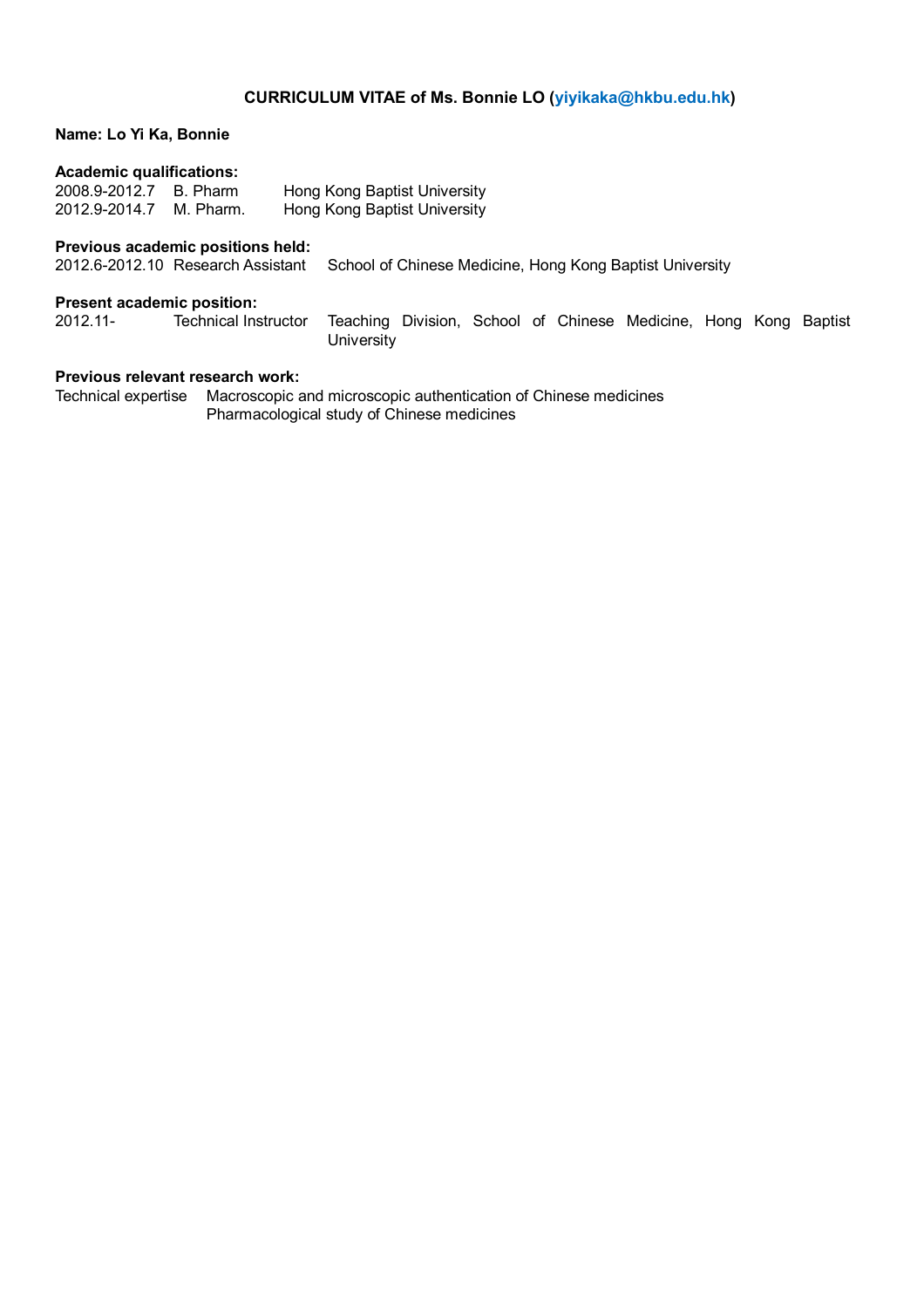| Role as the 1 <sup>st</sup> Equipment In-charge |                | Role as the 2 <sup>nd</sup> Equipment In-charge |                                                       |                 |                         |
|-------------------------------------------------|----------------|-------------------------------------------------|-------------------------------------------------------|-----------------|-------------------------|
| <b>Equipment Name</b>                           | Location       | <b>Responsibilities</b>                         | <b>Equipment Name</b>                                 | Location        | <b>Responsibilities</b> |
| Leica LMD 7000 Laser Microdissection System     | <b>SCM 604</b> | 2,3,4                                           | GC-MS system (Model: QP2010, Shimadzu)                | <b>SCM 802</b>  | 3, 4                    |
| Biological Microscope with 12M Pixels High      | <b>SCM 705</b> | 4                                               | HPLC systems with ELSD detector (Model: 1100,         | <b>SCM 802</b>  | 3, 4                    |
| Resolution                                      |                |                                                 | Agilent Technologies)                                 |                 |                         |
| Stereo-Microscope                               | <b>SCM 705</b> | $\overline{4}$                                  | <b>HPLC</b><br>1100,<br>systems<br>(Model:<br>Agilent | <b>SCM 802</b>  | 3, 4                    |
|                                                 |                |                                                 | Technologies)                                         |                 |                         |
| Leica DM5000B Upright Microscope                | <b>SCM 705</b> | 3,4                                             | Preparative HPLC system (Waters)                      | <b>SCM 802</b>  | 3, 4                    |
| <b>Freezing Microtome</b>                       | <b>SCM 705</b> | 3,4                                             | High speed counter current chromatography             | <b>SCM 802</b>  | $\overline{4}$          |
|                                                 |                |                                                 | system (TBE 1000A, Tauto Biotech)                     |                 |                         |
| Axioplan II Microscope with IC S Optics         | <b>SCM 706</b> | 4                                               | UHPLC system (Model: Ultimate 3000, Thermo            | <b>SCM 301</b>  | 3, 4                    |
|                                                 |                |                                                 | Scientific)                                           |                 |                         |
| 3CCD Analogue TV System                         | <b>SCM 706</b> | $\overline{4}$                                  | Centrifugal Vacuum Concentrator (Labconco)            | <b>SCM 802</b>  | 3, 4                    |
| Carl Zeiss Fluorescent System for Microscope    | <b>SCM 706</b> | 4                                               | UV spectrophotometer (Model: V530, Jasco)             | <b>SCM 802</b>  | 3, 4                    |
| 小鼠自發活動記錄儀                                       | <b>SCM 503</b> | 3,4                                             | Polarimeter (Model: P1010, Jasco)                     | <b>SCM 802</b>  | 3, 4                    |
| 動物實驗跑臺                                          | <b>SCM 503</b> | 3,4                                             | Fluorescence<br>spectrometer<br>(Model:<br>LS55,      | <b>SCM 802</b>  | 3, 4                    |
|                                                 |                |                                                 | Perkinelmer)                                          |                 |                         |
| 智能熱板儀                                           | <b>SCM 503</b> | 3,4                                             | Melting point analyzer                                | <b>SCM 802</b>  | 3, 4                    |
| 電動耳腫打耳器                                         | <b>SCM 503</b> | 3,4                                             | Fraction collector x2                                 | <b>SCM 802</b>  | 3, 4                    |
| 耳廓微循環顯微檢查儀                                      | <b>SCM 503</b> | 1, 3, 4                                         | Rotary evaporator x2                                  | <b>SCM 802</b>  | 3, 4                    |
|                                                 |                |                                                 | Centrifuge x2                                         | <b>SCM 802</b>  | $\overline{4}$          |
|                                                 |                |                                                 | Analytical balance x2                                 | <b>SCM 802</b>  | $\overline{4}$          |
|                                                 |                |                                                 | Freezer x2                                            | <b>SCM 802</b>  | $\overline{4}$          |
|                                                 |                |                                                 | Confocal Microscope                                   | <b>SCM 301B</b> | 3, 4                    |
|                                                 |                |                                                 | Purpose<br>Refrigerator-<br>General<br>Upright        | <b>SCM 506</b>  | 3, 4                    |
|                                                 |                |                                                 | "LAB-LINE"                                            |                 |                         |
|                                                 |                |                                                 | Zoom Stereo Microscopeinclude:- Microscope            | <b>SCM 506</b>  | 3, 4                    |
|                                                 |                |                                                 | bod                                                   |                 |                         |